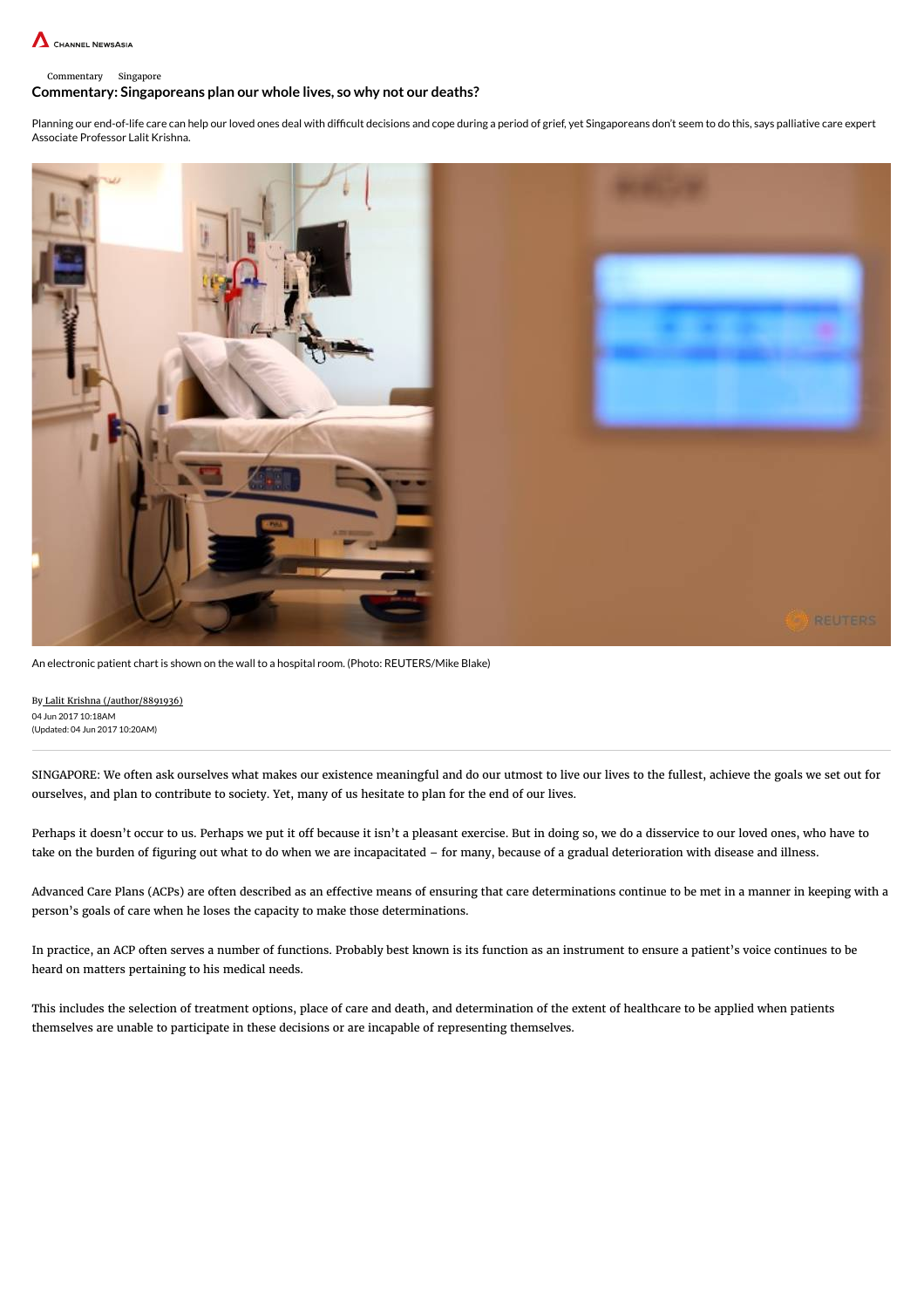

Patients waiting to see the doctor at a clinic in Singapore. (File photo: TODAY)

In truth, this function of the ACP belies a much greater objective of capturing a patient's general goals, values, beliefs and aspirations that could form a reliable template that informs families and healthcare professionals of what the patient would have wanted when confronted by unforeseen situations along his care journey.

#### GUIDANCE FOR FAMILIES AND CAREGIVERS

Indeed, a further purpose of an ACP is to offer support and guidance for families and caregivers, who frequently expect to and are often tasked with caring for patients. It is perhaps this aspect of the ACP that requires trumpeting, as taboos about talking about death and dying continue to pervade local practice and inhibit wider use of ACPs.

Consider the case of a patient in Singapore – James, his family and his uncle Eric.

James and his family were alarmed when they were called and asked to come down to the hospital as his uncle, Eric, had been admitted in a critical condition.

This distress mounted as James was told that the doctors would like his input on serious decisions regarding his uncle's care.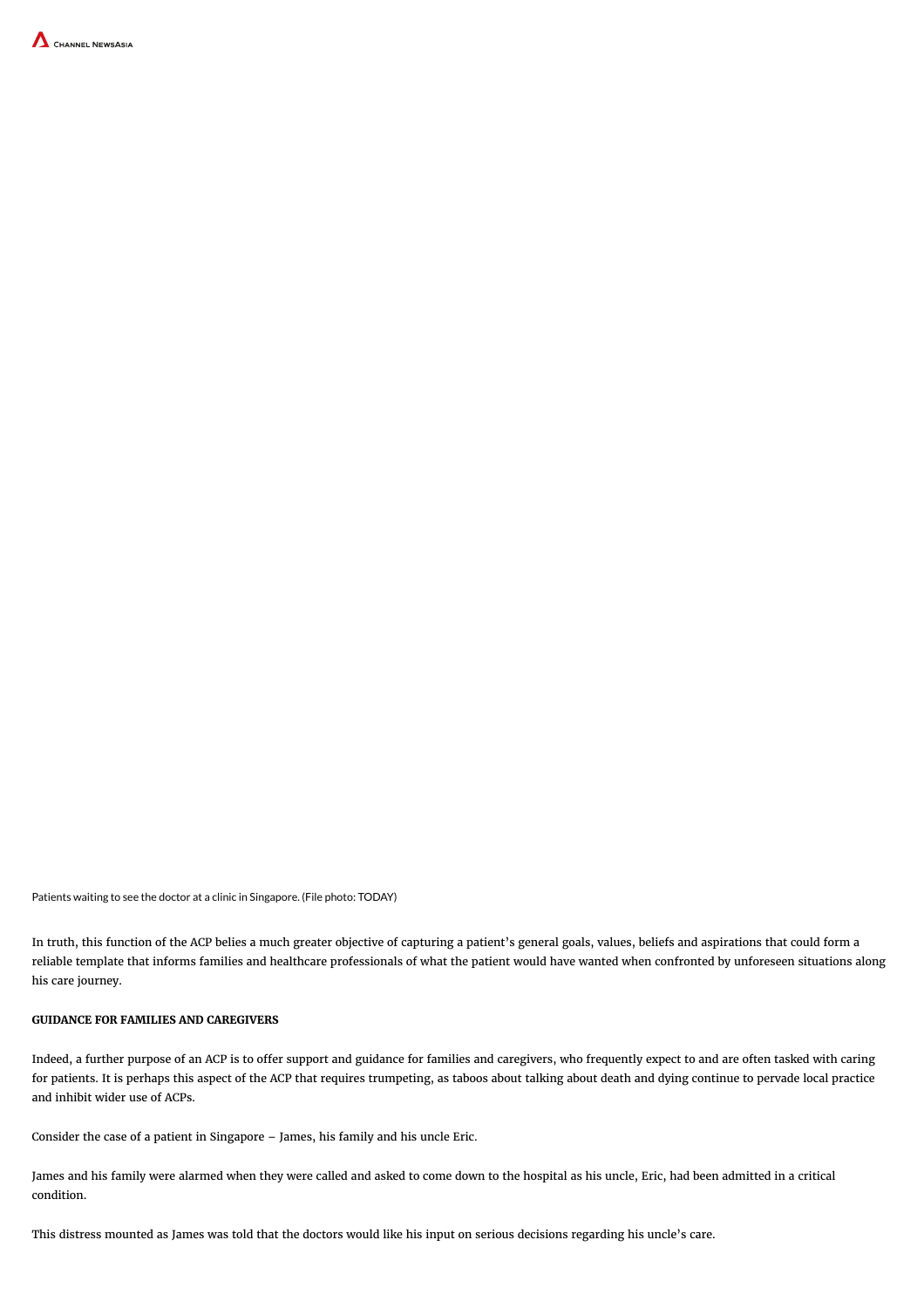Eric had [been](http://www.channelnewsasia.com/news) away from his family for the past five years working on various projects around the region. Eric only made infrequent and brief visits home, and even then had made little contact with James and his family.

Advertisement

On visiting Eric, James, his siblings and his mum - Eric's only sibling and closest relative - were told that Eric was seriously ill with kidney failure and a chest infection requiring both ventilator and dialysis support.

Their distress about this news was lessened somewhat when they were told that Eric had already prepared an ACP not long after he had been diagnosed with kidney failure and diabetes, following a heart attack the month before.

In his ACP, Eric had made clear his preferred place of care and death. Based on his own values, beliefs and goals of care and his understanding of his condition, Eric had also recently made an advance statement on what he would like or would not like to happen in the event of his deterioration, including an advance decision to refuse treatment.

For example, Eric was clear that he did not wish to be ventilated for longer than a few days, if there was no real improvement in his condition, or if the doctors felt that he would not likely recover his ability to care for himself independently.

Eric also stipulated that he did not want to be resuscitated or have his life prolonged in any manner.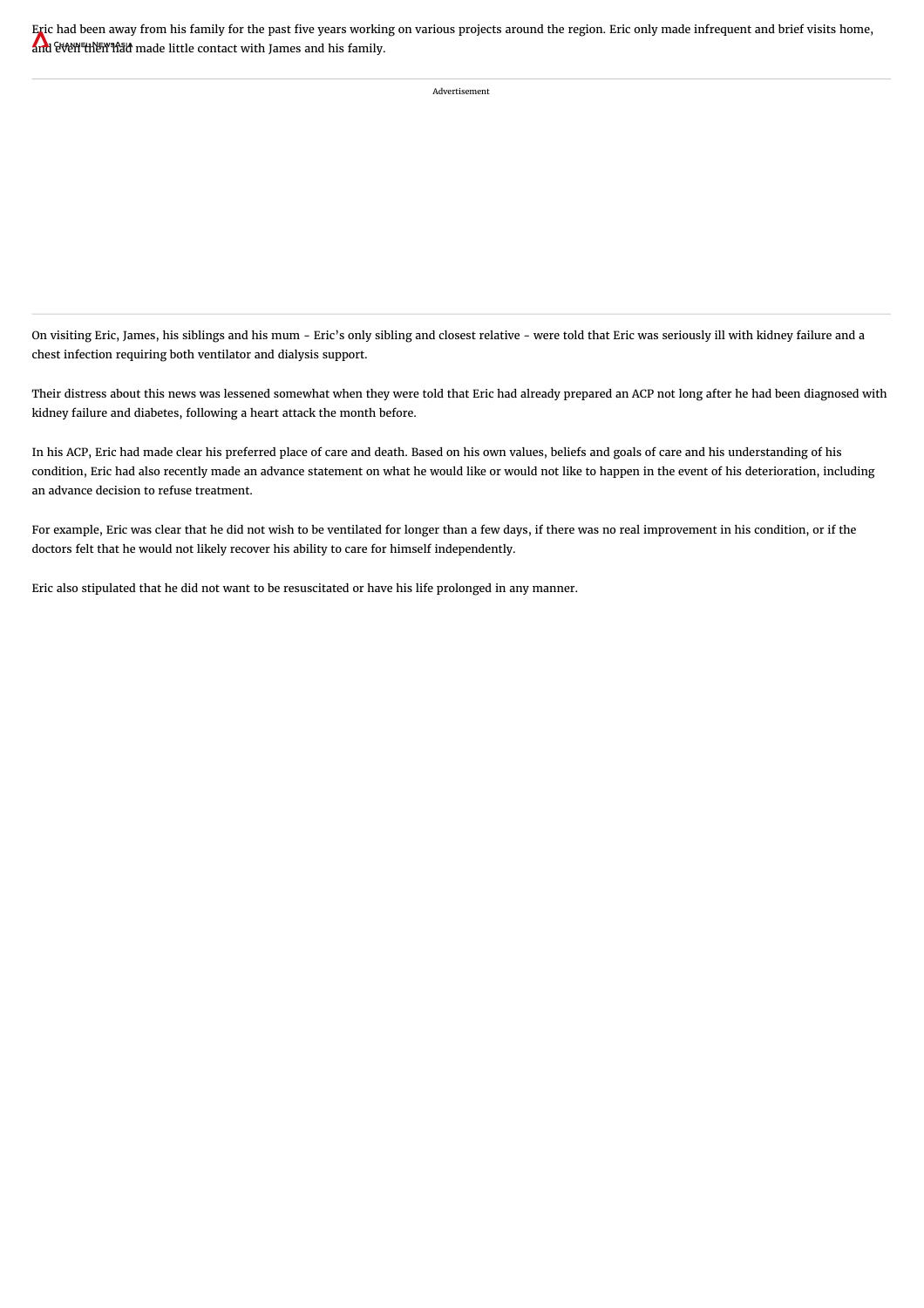

Nurse at work at Ng Teng Fong General Hospital. (Photo: Ng Teng Fong General Hospital/ Facebook)

For James and his family, the ACP meant not having to make decisions on Eric's behalf, and not having to live with the doubt and sometimes the guilt of those decisions. For which family member can say definitively without guilt that Eric should be taken off the ventilator if his condition doesn't improve? Isn't it far easier to say, let's see what happens with one more day?

The pain of dealing with an impending loss of a loved one is already very difficult to manage.

Eric also nominated James to help with his personal affairs, unaware that the ACP did not provide his nephew with such powers to act on his behalf, and that a Lasting Power of Attorney was required to provide James with the legal mandate to care for Eric's assets and financial affairs.

## ACP AS A PROCESS, NOT AN OUTCOME

Yet, the ACP allowed Eric's care to be crafted for in a manner that was consistent with his own values, beliefs and wishes even when Eric hadn't fully foreseen this particular eventuality in his disease trajectory.

Eric's case serves to highlight the fact that an ACP is only of value when the patient is informed of his clinical situation, prognosis and treatment options, and is actively involved in his care consideration.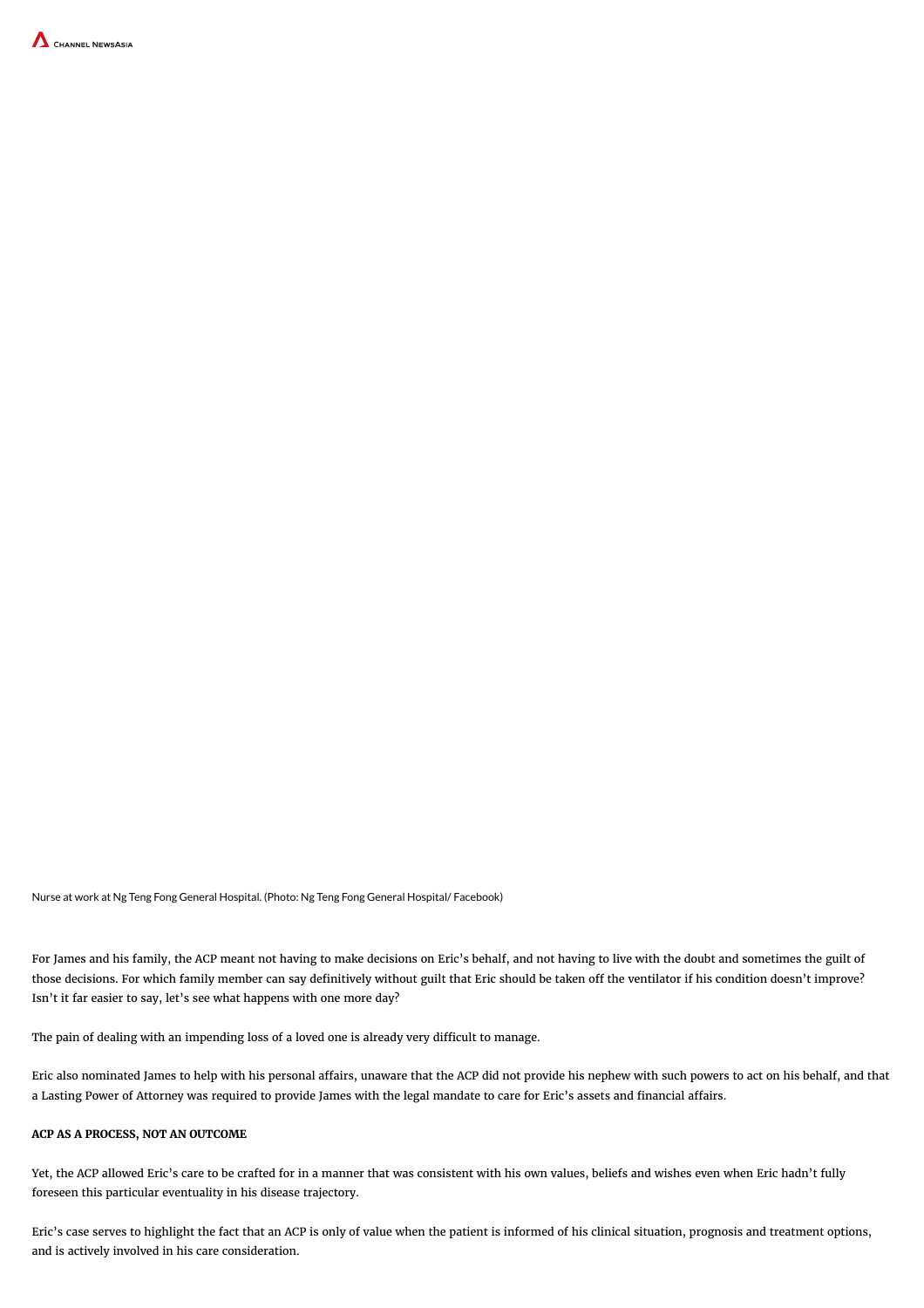So [discussions](http://www.channelnewsasia.com/news) when creating an ACP must necessarily be wide ranging, honest and include general questions on a broad range of care and clinical situations. To be effective, the patient must have enough information to the level and detail that they determine to be sufficient to make a decision.

In the course of thinking through what should go into an ACP, the meaning of the terms and statements within should be clarified, and deeper discussions about the patient's values and beliefs should be explored to facilitate the family's decision-making in unanticipated situations.

Which family member can say definitively without guilt that their loved one should be taken off the ventilator if his or her condition doesn't improve? (Photo: AFP)

To ensure that the ACP remains relevant in a changing clinical and psycho-social context, the creation of an ACP should be seen as a continuing discussion, so that the ACP is reviewed regularly and updated to reflect the patient's particular situation and views.

## ACP NEEDS FURTHER DISCUSSION

It is also clear that an ACP needs to be discussed by all stakeholders, especially with a patient's loved ones.

Ideally, Eric should have discussed his plans with James to inform him of his wishes, given that a variety of unforeseen situations might occur. Information provided could help the family facilitate treatment decisions that truly reflect the patient's wishes and values.